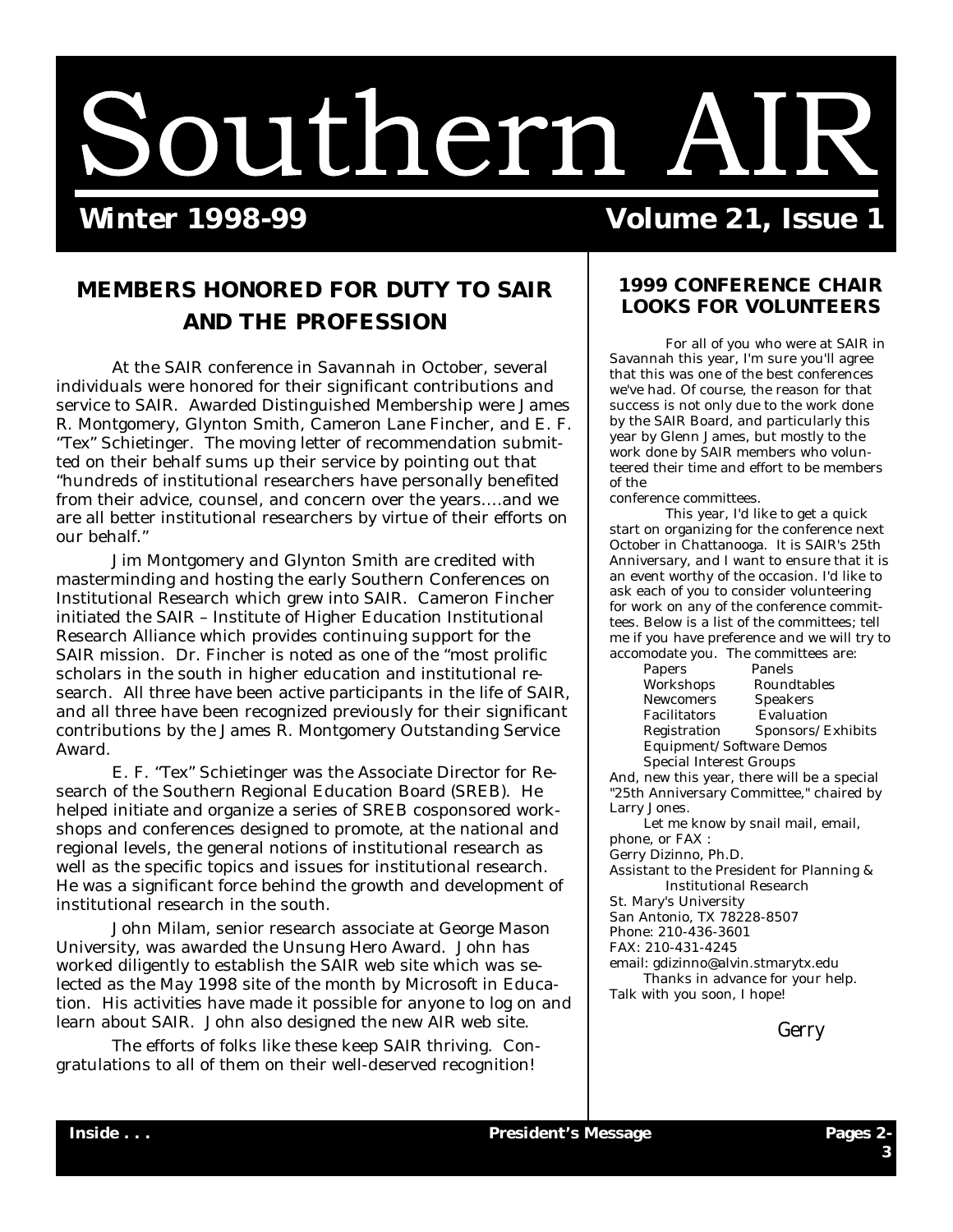# **S A I R**

### **The Southern Association for Institutional Research**

**President** Glenn James Tennessee Technological University

> **Vice President/ President Elect** Gerry Dizinno St. Mary's University

**Past President** John Kalb Florida State University

**Treasurer** Hannelore Delbridge University of Alabama

**Secretary** Myrtes Dunn Green Stillman College

**Members at Large** Sam Baldwin Clark Atlanta University

JoAnne Lowe University of Georgia

Marcia Harrington Virginia Tech

Sam Lowther Auburn University

Editor, *Southern AIR* Mary Beth Adams Institutional Studies and Services University of Alabama at Birmingham 420 Administration Building 701 20th Street South Birmingham, AL 35294-0104 (205) 934-3254 Fax: (205) 934-3179 Email: marybeth@uab.edu

Please submit materials for the next issue of *Southern AIR* by the first of May 1999.



Program Chair — now President — Glenn James is "all smiles" about the record-breaking attendance at the 1998 conference in Savannah.

# **President's Message . . . From Glenn James**

 *"A-h-h-h-h -- Savannah!"* On October 17-20, 1998, more than 350 people came to "effectively share the knowledge" at the SAIR conference in beautiful Savannah, Georgia. The conference schedule was full of excellent sessions, and the cuisine and festivities along the riverfront provided some great opportunities for getting together with our SAIR colleagues.

> In the typical SAIR way, *many* people contributed in many ways to make the conference such a success. The Local

Arrangements Committee, chaired by **Deb Barshafsky**, took very good care of everyone, causing some folks to ponder if we should simply stay in Savannah and consider renaming SAIR to be the *Savannah* Association for Institutional Research. **Mike Crowe** of Savannah State University and **Cheryl Tarter** of Armstrong Atlantic State University were excellent hosts and helped us to enjoy both the conference and the delights of their home city.

 The Program Committee, with all of its functional areas and subcommittees, shouldered a large load and made the investment really pay off for all who attended the conference. Again, I greatly appreciate all of the efforts that everyone made in planning, developing, and delivering the SAIR conference in Savannah. SAIR members have a tradition of willingness to step forward and contribute and help, and this year was no exception. We have such a resourceful family of SAIR members; it's astounding what can be accomplished when we put our efforts together!

 Some photographs from the conference are included in this newsletter and in the conference section of the SAIR web site (http://www.sair.org). Thanks to our SAIR photographers, and to **John Milam** for assembling the photos into the web site.

It was terrific to see **Cameron Fincher** and **Jim Montgomery** at the conference, and **Glynton Smith** and **Tex Schietinger** sent "best wishes." In Savannah, these four special people were announced as recipients of the SAIR Distinguished Member Award, and they certainly have left their mark on SAIR and on the field of institutional research. We are fortunate to follow where they have led.

 Another SAIR Distinguished Member, **Jim Firnberg**, delivered the keynote address at the opening session on Sunday evening. Jim has been a steadfast supporter of SAIR from his days as an institutional researcher through his tenure as a college president, and we know that he will be a continuing colleague as he moves into new career opportunities following his retirement from his presidential duties at Our Lady of the Lake College in Baton Rouge. Jim's address was insightful and instructive -- practical and yet visionary as well. He encouraged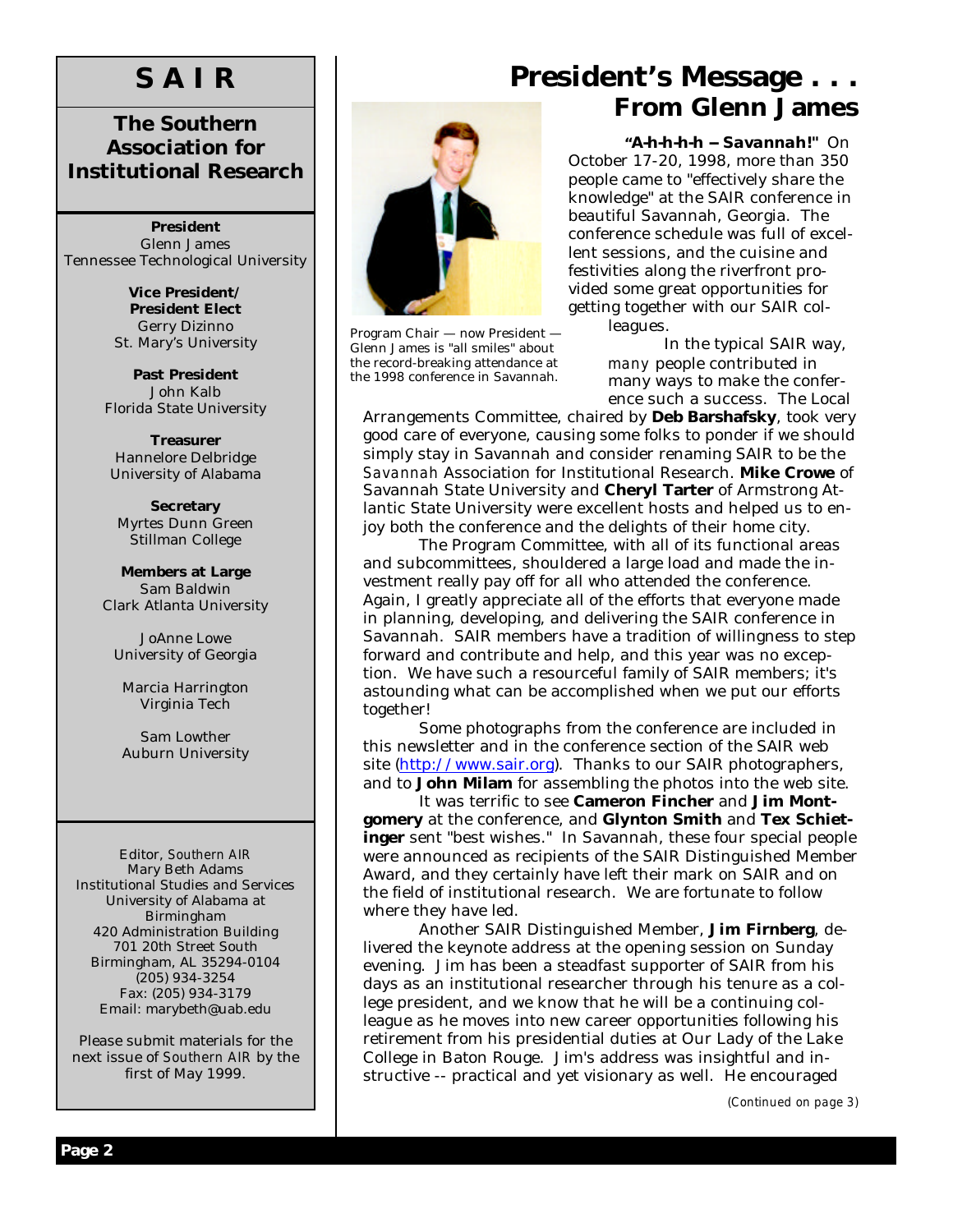### **President's Message** *(Continued from page 2)*

us to think about where we have been, what we are doing now, and how to approach what lies ahead.

 With the Savannah conference behind us now, it is time to look ahead to the 1999 SAIR conference, which is scheduled for October 16-19, in Chattanooga, Tennessee. **Gerry Dizinno** and the Program Committee already are working to develop an outstanding 25th Anniversary conference that you will not want to miss! So, mark your calendar now to be in Chattanooga in October, and begin developing a proposal for a session at this special conference. It will be quite a celebration as well as an excellent professional development opportunity, and, of course, you will be hearing more about it in the coming months.

 What else is new on the horizon? Each year the SAIR Board of Directors works toward helping the association to develop further by the enhancement of SAIR products, services, and operations. Some of these enhancements, improvements, and additions are "behind-the-scenes" contributions that help the association to operate more smoothly, and others are a little more visible, like the development of the SAIR web site. In addition to the existing material in the web site, regarding the association, conferences, committees, and member directory, the SAIR Board soon will be exploring making other information available via the web site, such as *SAIR Essentials*, the annual report, minutes of business meetings and Board meetings, and other association reference materials. If you have ideas or suggestions about the development of the SAIR web site, please contact me at gjames@tntech.edu or (931) 372-6144. SAIR Unsung Hero Award Recipient **John Milam** continues to do an excellent job of developing and managing the SAIR web site, and we can look forward to new additions to the site in the coming months.

SAIR also stands ready to assist state institutional research associations and special groups within the fifteen-state SAIR region. If your state association or group is planning a state meeting and would be interested in having a SAIR representative speak at your meeting, please contact me. The SAIR Board is looking for ways in which to help to strengthen IR networking within our region, not only through SAIR but also through state associations and special interest groups.

 So, it's 1999 -- it's time to start chuggin' our way toward the Chattanooga choo-choo and the SAIR 25th Anniversary celebration! Here we go!

Glenn



 Sam Lowther (Auburn) coordinated the selection process for the Best Paper delivered in Savannah. Winner of this year's **Best Paper Award** was "Using Productivity Data in Faculty Salary Equity Analysis: Is It Worth the Effort?" by Lynn Williford, University of North Carolina at Chapel Hill.

 Reviewers included Jim Eck (Samford), Doris Wright (Henderson State), Don Cunningham (Tennessee), Mimi McDaniel (Alabama State), and MaryAnn Ruddock (Texas). The reviewers are to be commended for working very well under a very tight timeline, in order to identify the winner in time to meet AIR's deadline for identifying best papers and presentations from regional and state conferences.

 Eighteen papers were submitted for consideration, more than is typical. The quality was very high; more than once a reviewer indicated, "I wish I'd attended this session."

 Lynn will represent SAIR and present her paper at the AIR Forum in Seattle in May.

 Other document awards from Savannah included **Best Fact Book:,** Morehouse School of Medicine; Outstanding Fact Books, Middle Tennessee State University and Wake Forest University. **Best Mini Fact Book,** Medical College of Georgia. Outstanding Mini Fact Books, Southeastern Louisiana University and University of South Carolina. **Best Planning Document,**  University of Mississippi; Outstanding Planning Documents, West Virginia University and University of Alabama at Birmingham.

### **COMINGS AND GOINGS**

**Ann Tomlinson**, formerly Director of Institutional Analysis and Planning at the University of Southern Mississippi, has moved to Lancaster, California where she has taken a new position at Antelope Valley College.

**O'Neal Smitherman** retired from the University of Alabama System and is now at the University of Memphis working as executive assistant to the president.

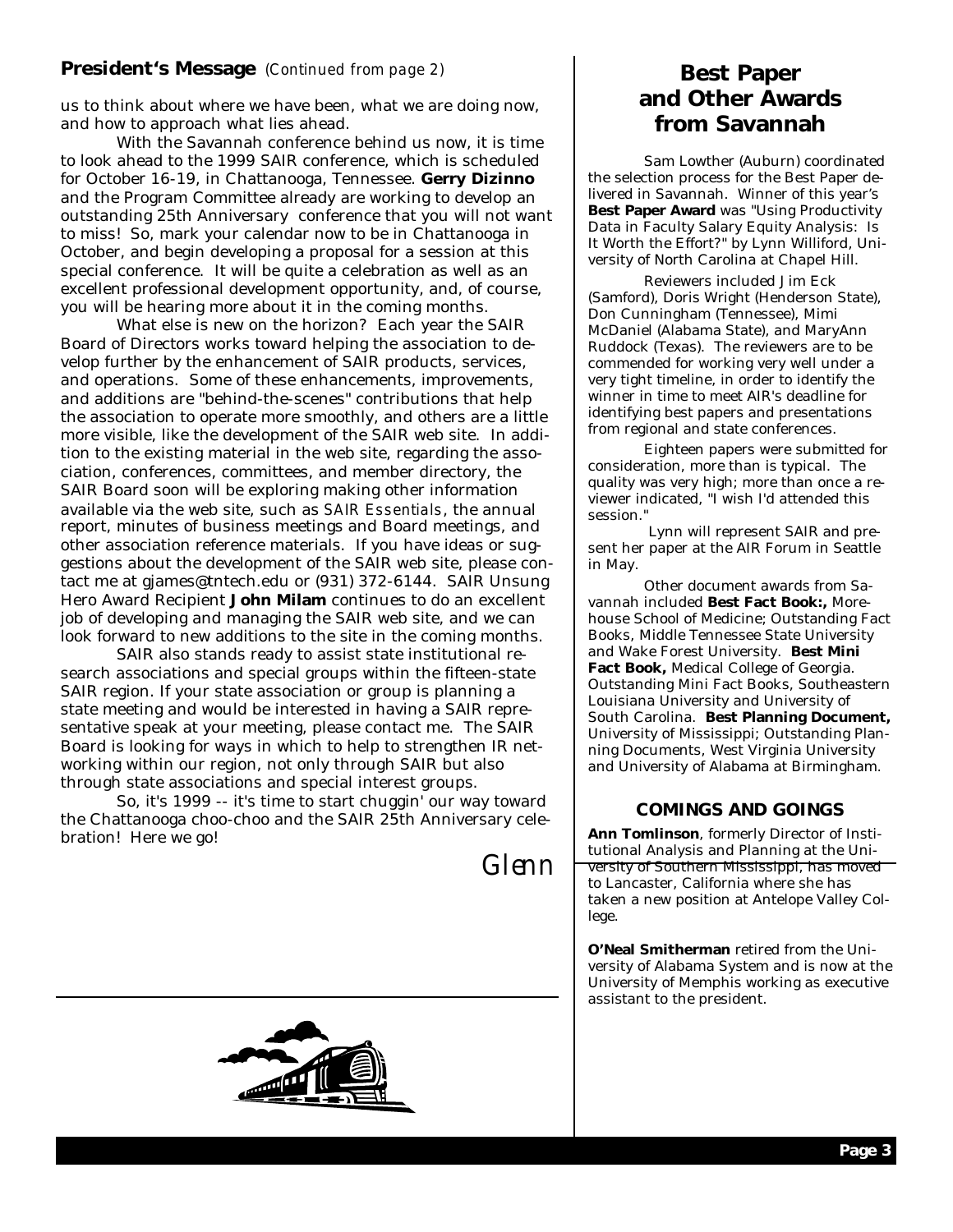

# **Sair '98**

The Roundtables Session and Luncheon was held in the beautiful atrium of the Savannah Marriott Riverfront.



Fred Volkwein (L) delivered a principal session address at the conference. He is Director of the Center for the Study of Higher Education at Pennsylvania State University and is editor-in-chief of New Directions for Institutional Research. John Kalb (R), Director of Institutional Research at Florida State University, was 1997-98 president of SAIR and is currently past president of the association.



Below: Larry Jones (UGa), Mary Beth Adams (UAB), and Tim Sanford (UNC Chapel Hill) "down by the riverfront."

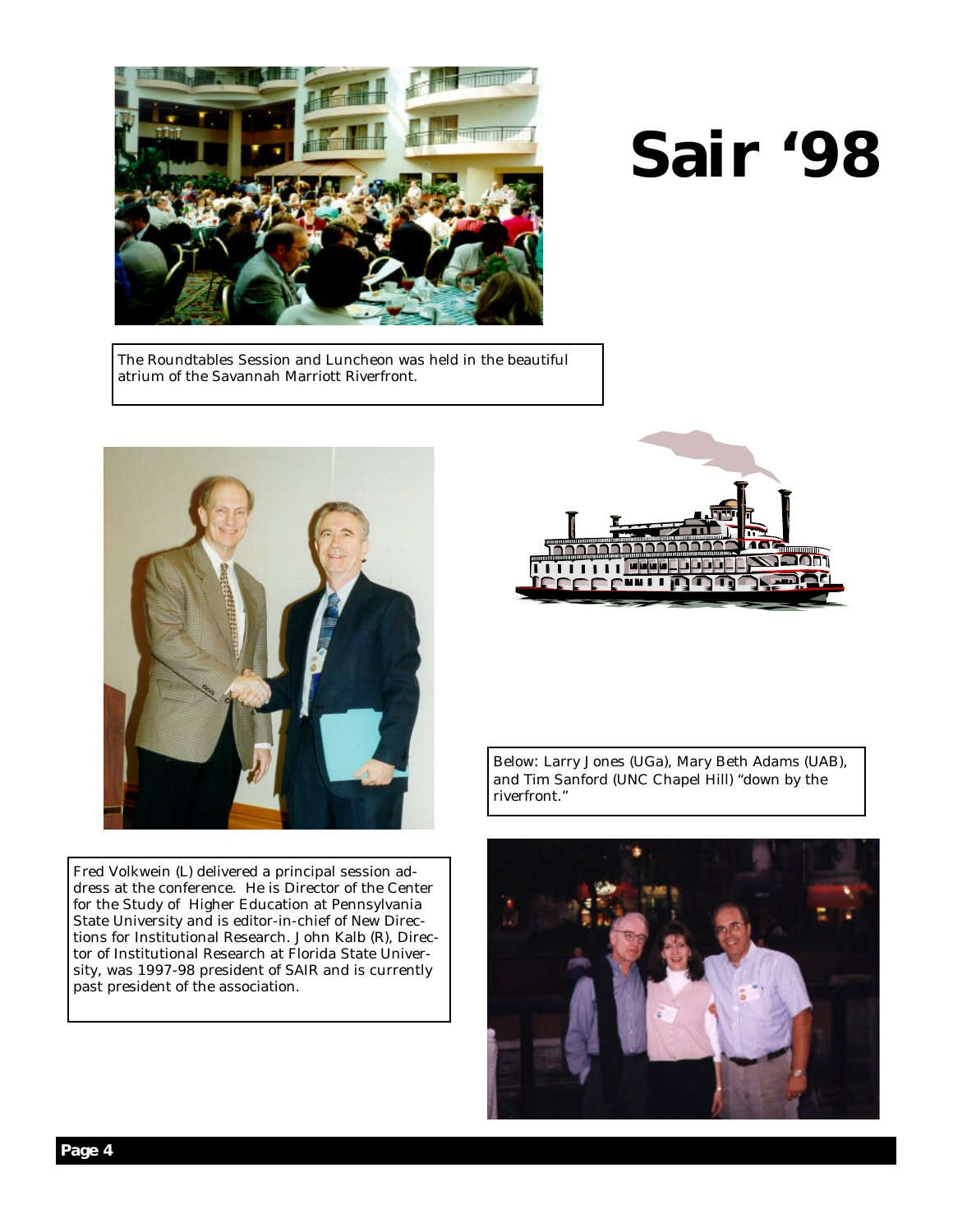# **Scrapbook**



James Firnberg (L), president of Our Lady of the Lake College in Baton Rouge, LA, delivered the keynote address and shared from his insights and experiences in institutional research and other facets of a distinguished career in higher education. Shown being introduced by Program Chair Glenn James, currently SAIR president.



Glenn James presents Cameron Fincher with SAIR's Distinguished Membership award.

SAIR SHUTTERBUGS: The photographs found in the newsletter are courtesy of the following individuals who worked hard to capture the fun of the Savannah conference on film: Nathan Coleman, Bill Fendley, and Nerissa Rivera. More photos can be seen on the SAIR web site at www.sair.org.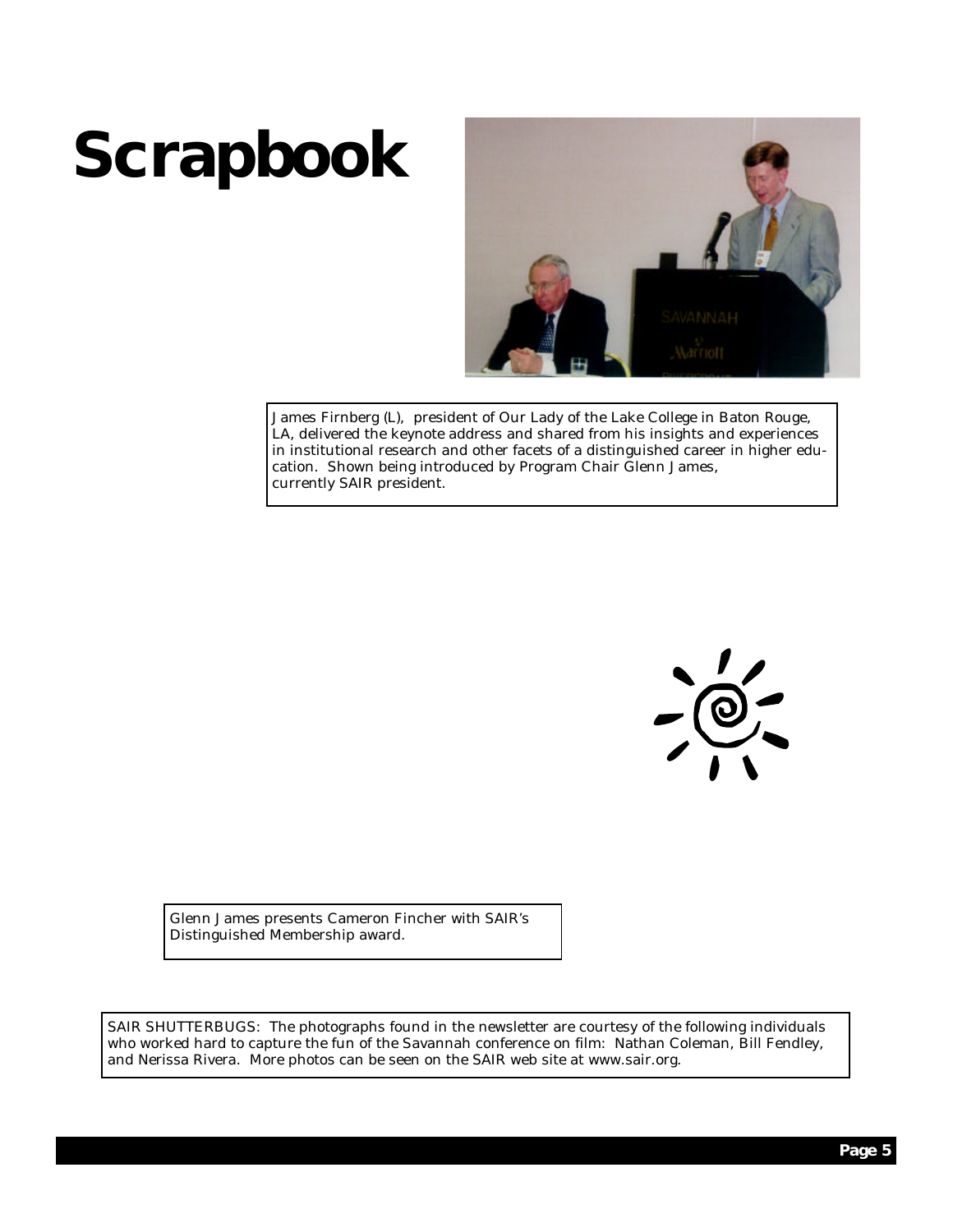### **AIR ITEMS OF NOTE**

 AIR President Bill Fendley (U of Alabama) hopes there will be an impressive (as always) SAIR contingent at the 1999 *AIR Forum* in Seattle May 30-June 2. Most all the information you need on conference details and things to do and see in Seattle can be found on the '99 Forum web site:

http://www.irp.udel.edu/air99/ air99intro.html.



includes:

- •*AIR has a new web site.* Check it out at http://www.airweb.org for more details on all AIR activities.
- •March 29-30, 1999: Second *AIR/CASE Conference on Communicating Institutional Quality*, Georgetown Conference Center, Washington, D.C.
- •*AIR Professional Development Services Institutes*: Several during the summer; find details at airweb.org.

#### **1999 TENNAIR SPRING WORKSHOP BUILDING AN IR HOMEPAGE**

 The 1999 Tennessee Association for Institutional Research spring workshop will be held March 25-26, 1999 at the Park Vista Resort Hotel in Gatlinburg, TN. The workshop will be led by Tod Massa, Director of Institutional Research and Planning Support at Willamette University in Salem, Oregon. Mr. Massa has done extensive work on web sites, homepages, electronic fact books, etc., and has made presentations on this topic at AIR Forums and other organizations.

 For more information about the workshop, contact Dr. Cornelia Wills, Director of IR, Middle Tennessee State University at (615) 898-2854 (telephone) or cwills@mtsu.edu (e-mail).

### **MINUTES OF THE 1998 BUSINESS MEETING SAVANNAH, GEORGIA OCTOBER 20, 1998**

John Kalb, 1997-98 President, convened the SAIR business meeting at 8:05 am, immediately following the awards breakfast, by asking for an approval of the minutes from the Hot Springs business meeting. So moved and passed. John asked the Board members to provide reports for their areas.

Secretary's Report. No report.

Treasurer's Report. Hanne Delbridge presented the Treasurer's report, sharing her pleasure with SAIR's status as a financially healthy organization.

Past President's Report. Dave Fleming thanked the membership for their support during his tenure on the Board. He also passed the "bag of Dinosaurs" on to John Kalb.

Publications Update. Sam Baldwin presented the publications update. He acknowledged Mary Beth Adams' service as editor of Southern AIR and thanked others who helped him to have a productive year.

Newcomers/Travel Grants. Gerry Dizinno announced the availability of travel grants for the 1999 conference in Chattanooga and encouraged members to apply, although this responsibility will now lie with Marcia Harrington. 1998 travel grants were awarded to: Kim DeGraaf (Southern Polytechnic State University), Jane Mathis-Hopson (University of Alabama at Birmingham), Ann Sheppard (Belhaven College), Delores Voliber (Philander Smith College), Glorrie Crump (Chesterfield-Marlboro Technical College), and Dan Tennimon (Troy State University-Montgomery).

Awards. Ike Ikenberry encouraged the membership to nominate their fellow members for awards noting that their inactivity in this regard put the Board in the position of having to make nominations for awards. He also reviewed the procedures for submitting papers for the Best Paper Award.

Professional Development. Jo Anne Lowe reviewed the workshop opportunities that were available during the Savannah conference and encouraged the membership to provide feedback as well as suggestions for future offerings.

Vice President/Conference Chair's Report. Glenn James thanked the membership for attending and making the Savannah Conference a success. Future conference sites were announced: 1999 in Chattanooga and 2000 in Myrtle Beach. Determining the location of the 2001 conference will be Glenn's responsibility. He asked interested state organizations or institutions to contact him.

SAIR 1999. Dick Gruetzemacher, local arrangements chair for the 1999 conference, presented an entertaining overview of Chattanooga and all her charms. The meeting adjourned following Dick's presentation.

Respectfully submitted,

Deb Barshafsky, SAIR Secretary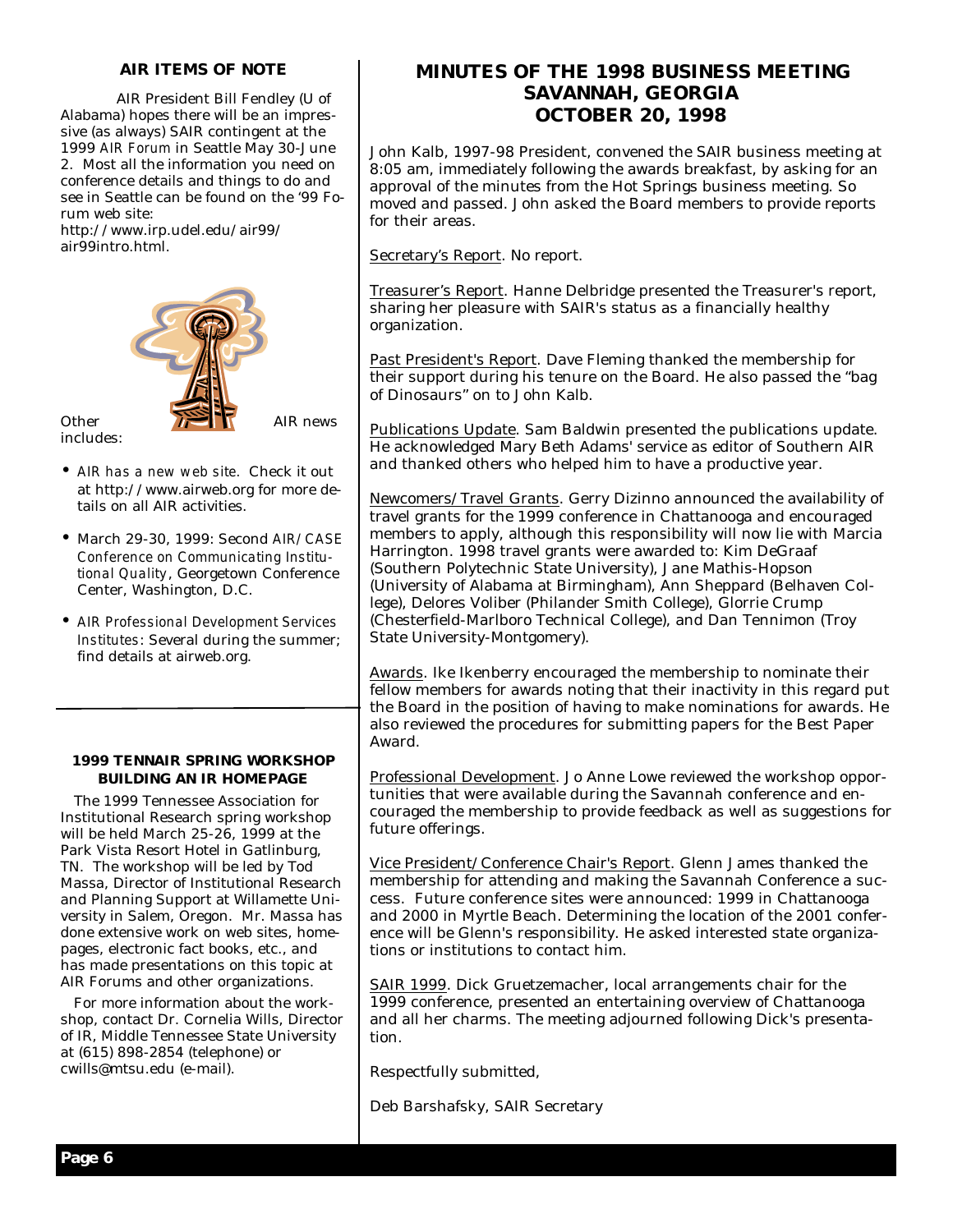### **TO-DO LIST FOR SAIR MEMBERS**



Begin work now on a proposal for the 1999 SAIR conference. The Call for Participation is coming later this Spring, but it is not too early to get busy.



 Make plans now to be in Chattanooga October 16-19, 1999 for the 25th anniversary SAIR conference. It promises to be a very special meeting with the predictable noteworthy professional development opportunities and lots of other fun things as well.



 Consider recommending your town as the host city for the 2001 SAIR conference. Get in touch with President Glenn James. It is not necessary to offer our children college scholarships or provide us with free medical care or send us to Disney World. Seriously--the work involved in local arrangements is significant, but the rewards are many. Glenn can

be reached via email at gjames@tntech.edu.

### **IR ONLINE**

*contributed by Larry Jones*



 SAIR offers three electronic services for members who have something to say, ask, or tell and who need or want to do it quickly.

 SAIRMAIL, an electronic message service, provides members the opportunity to: ask questions; seek advice or information; share advice, news, or results; post notices of positions, meetings, conferences, and/or program "calls"; or distribute information for the good of the order. All members who have provided a working e-mail address are subscribed to SAIRMAIL. (If you are a member and have not received a SAIRMAIL message within the last several weeks, chances are the e-mail address you provided wasn't copied correctly.) To subscribe to SAIRMAIL send an email to sair@arches.uga.edu. To post a message to SAIRMAIL, send the information as you want it to read as an e-mail message to sair@arches. uga.edu.

 Using the SAIR web site (http://www.sair.org), a member can log on and use the Discussion Web as a place to "chat" about a problem or an issue. The SAIR web site also has a membership directory, news about SAIR activities and members, SAIR Conference information, and "links" to other web sites of interest to institutional researchers. Unlike SAIRMAIL, which comes to the member, the member must go to the SAIR web site – a visit which should probably be made fairly often.

 A third electronic service is "SAIRendipity," a monthly (when on schedule) opinion/editorial oriented publication which provides members an opportunity to make a statement (or to read) about an issue, concern, practice, procedure, or policy of interest to institutional researchers. "SAIRendipity" is "mailed" to all members or can be found at the SAIR web site. Those wishing to contribute a "SAIRendipity" piece mail should contact Larry G. Jones, Editor, at lgjones@arches.uga.edu or at sair@arches. uga.edu.

 SAIR members are also reminded of the AIR web site http:// airweb.org or http://www.fsu.edu/~air for online information about the Association for Institutional Research and subscribing to E-AIR, the AIR electronic newsletter.

### **AWARD WINNER EXPRESSES GRATITUDE**

 *I do indeed appreciate the honor of being designated a Distinguished Member of SAIR — and I hope that by thanking you as SAIR officials, I can convey some small measure of my appreciation to the entire membership. I was quite serious when I said that the recognition given me is really proof of the many friends I have. Both my wife and my children (n=4) have noticed the number and extent of the friendships I enjoy — and living with me for so many years, they have expressed amazement!*

 *Best wishes to each of you — and again, my personal thanks!*

> *Cameron Fincher The University of Georgia Institute of Higher Education*

Integrity can be neither lost nor concealed nor faked nor quenched nor artificially come by nor outlived, nor, I believe, in the long run denied. — Eudora Welty